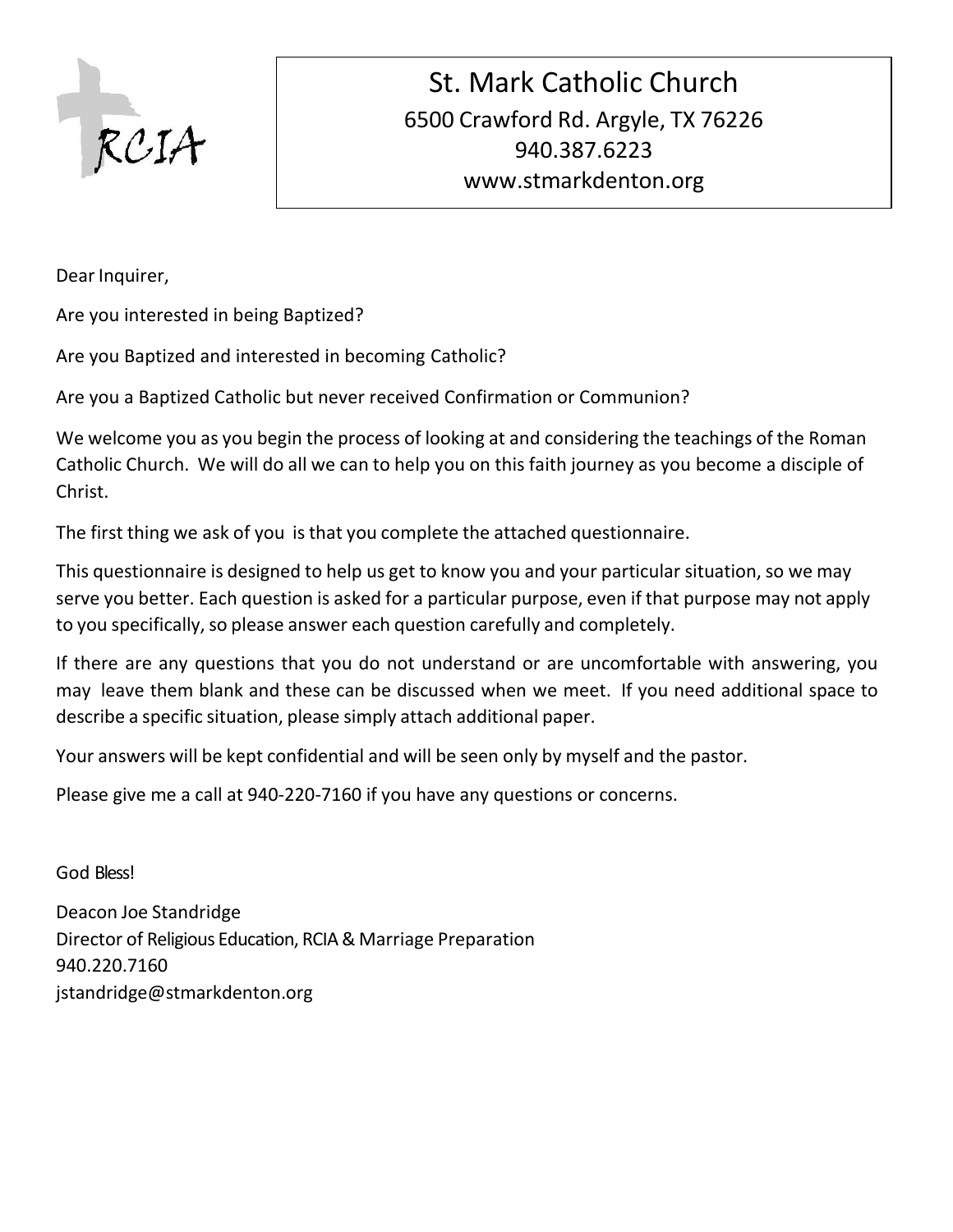

## Adult Inquirer Information Form

*Information on this form is held in confidence and is not shared without your permission.*

|    | (Include locality (town, city, county, etc.), region (state, province, territory, etc.) and country)           |                                                                                                                                                                                                                                |
|----|----------------------------------------------------------------------------------------------------------------|--------------------------------------------------------------------------------------------------------------------------------------------------------------------------------------------------------------------------------|
|    |                                                                                                                |                                                                                                                                                                                                                                |
|    | Name of Mother: 1999 Manual Manual Manual Manual Manual Manual Manual Manual Manual Manual Manual Manual Manua |                                                                                                                                                                                                                                |
|    | SECTION I - CONTACT INFORMATION                                                                                |                                                                                                                                                                                                                                |
|    |                                                                                                                |                                                                                                                                                                                                                                |
|    |                                                                                                                |                                                                                                                                                                                                                                |
|    |                                                                                                                | Phone: Cell: Cell: Cell: Email: Center Annual Cell: Contract Annual Cell: Center Annual Cell: Center Annual Ce                                                                                                                 |
|    | <b>SECTION II- RELIGIOUS HISTORY</b>                                                                           |                                                                                                                                                                                                                                |
|    |                                                                                                                |                                                                                                                                                                                                                                |
|    | 1. What, if any, is your present religious affiliation?_________________________                               |                                                                                                                                                                                                                                |
|    | 2. Have you ever been baptized? $\Box$ Yes $\Box$ No $\Box$ I am not sure                                      |                                                                                                                                                                                                                                |
|    | If you answered "YES" to Question 2, please provide the following information:                                 |                                                                                                                                                                                                                                |
|    |                                                                                                                | a. In what denomination were you baptized? The same of the state of the state of the state of the state of the                                                                                                                 |
|    | b.                                                                                                             | Date or your approximate age when you were baptized?<br><u>Date or your approximate age when you were baptized?</u>                                                                                                            |
|    | c.                                                                                                             | Baptismal Name(if different from current name): example and the state of the state of the state of the state of the state of the state of the state of the state of the state of the state of the state of the state of the st |
|    | d.                                                                                                             |                                                                                                                                                                                                                                |
|    | e.                                                                                                             |                                                                                                                                                                                                                                |
|    | f.                                                                                                             |                                                                                                                                                                                                                                |
|    |                                                                                                                | (Include locality (town, city, county, etc.), region (state, province, territory, etc.) and country)                                                                                                                           |
| З. | If you were baptized as a Catholic, check those sacraments you have already                                    |                                                                                                                                                                                                                                |
|    | $\rfloor$ Eucharist<br>Reconciliation<br>received:                                                             | Confirmation                                                                                                                                                                                                                   |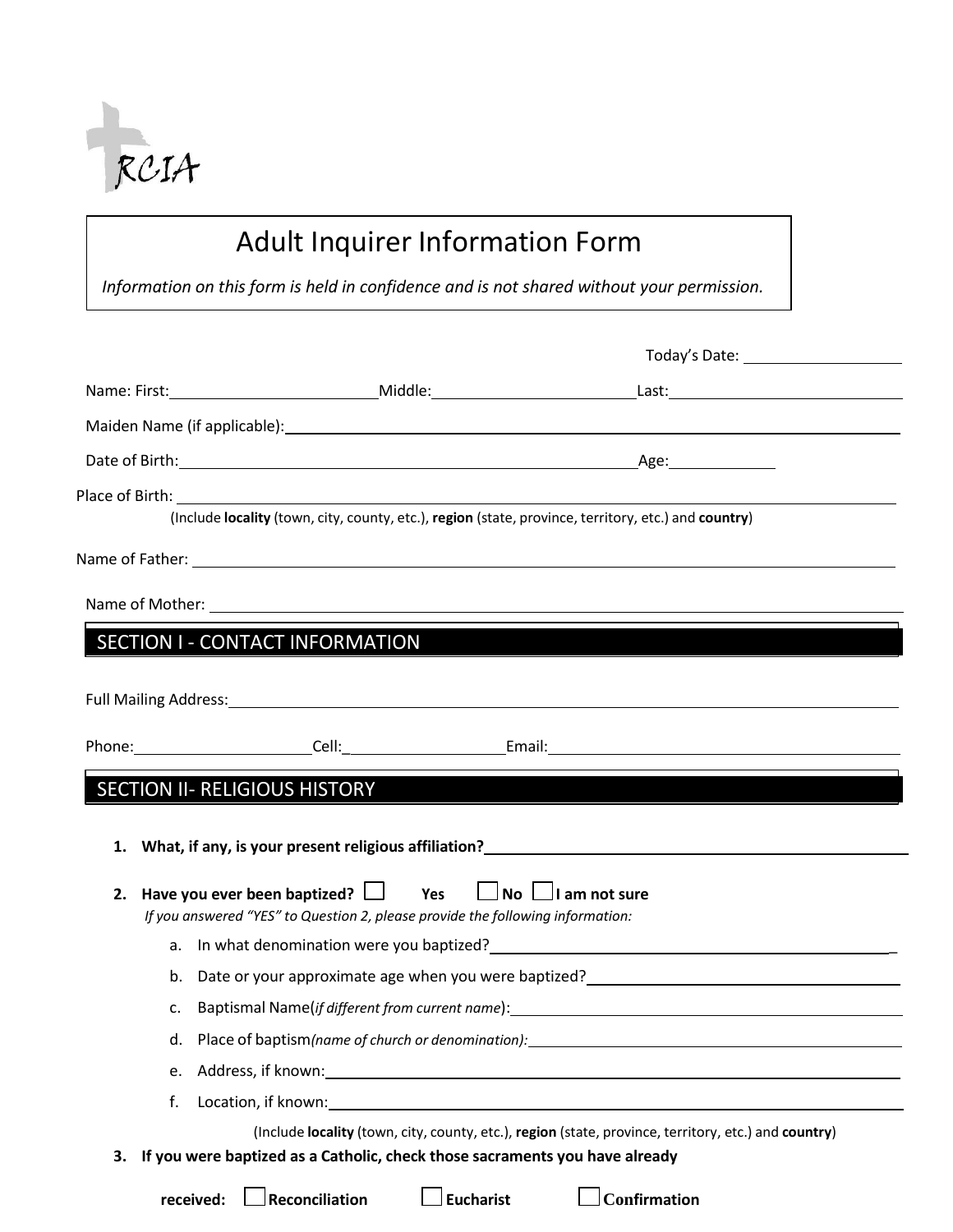| <b>SECTION III - CURRENT MARITAL STATUS</b>                                                                                                                                                                                             |  |  |  |
|-----------------------------------------------------------------------------------------------------------------------------------------------------------------------------------------------------------------------------------------|--|--|--|
| Check the appropriate statement(s) below and provide any information requested beneath each statement.                                                                                                                                  |  |  |  |
| 1. I have never been married.                                                                                                                                                                                                           |  |  |  |
| 2. I am engaged to be married.<br>Your Fiancé (e)'s Name: Name and South Allen Contract Contract Contract Contract Contract Contract Contract Co                                                                                        |  |  |  |
| ٠                                                                                                                                                                                                                                       |  |  |  |
| For you: $\Box$ This is my first marriage. $\Box$ I have been married before.<br>$\blacksquare$                                                                                                                                         |  |  |  |
| For your fiancé (e): $\Box$ This is his/her first marriage. $\Box$ My fiancé (e) has been married<br>before.                                                                                                                            |  |  |  |
| 3. I am married.                                                                                                                                                                                                                        |  |  |  |
| Your Spouse's Name: 1988 Contract to the Contract of the Contract of the Contract of the Contract of the Contract of the Contract of the Contract of the Contract of the Contract of the Contract of the Contract of the Contr<br>٠     |  |  |  |
| Your Fiancé (e)'s Current Religious Affiliation (if any):)<br>Sour Fiancé (e)'s Current Religious Affiliation (if any):)<br>Source Manager Manager Manager Manager Manager Manager Manager Manager Manager Manager Manager Manager<br>٠ |  |  |  |
| For you: $\Box$ This is my first marriage. $\Box$ I have been married before.<br>٠                                                                                                                                                      |  |  |  |
| For your spouse: $\Box$ This is my spouse's first marriage. $\Box$ My spouse has been married before.<br>٠                                                                                                                              |  |  |  |
| Date of Marriage: 1990 Marriage: 1990 Marriagn Marriagn Marriagn Marriagn Marriagn Marriagn Marriagn Marriagn                                                                                                                           |  |  |  |
| Place of Marriage: etc. All and the contract of the contract of the contract of the contract of the contract of the contract of the contract of the contract of the contract of the contract of the contract of the contract o          |  |  |  |
| (Include locality (town, city, county, etc.), region (state, province, territory, etc.) and<br>country)                                                                                                                                 |  |  |  |
| ٠                                                                                                                                                                                                                                       |  |  |  |
| (Civil government, non-Christian minister, Christian Minister, Catholic<br>cleric)                                                                                                                                                      |  |  |  |
| $\Box$ 4. I am married, but separated from my                                                                                                                                                                                           |  |  |  |
| 5. I am divorced and not remarried.                                                                                                                                                                                                     |  |  |  |
| 6. I am a widow/widower and have not remarried since my spouse's death.                                                                                                                                                                 |  |  |  |

## SECTION IV. – FAMILY INFORMATION

*List the name(s) of any children or other dependents(e.g., Daughter –Jane; Stepson-John).*

|                             |       | Age:___________                                                                                                                                                                                                               |
|-----------------------------|-------|-------------------------------------------------------------------------------------------------------------------------------------------------------------------------------------------------------------------------------|
|                             |       | Age:___________                                                                                                                                                                                                               |
| Relationship: 1999          | Name: | Age: and the set of the set of the set of the set of the set of the set of the set of the set of the set of the set of the set of the set of the set of the set of the set of the set of the set of the set of the set of the |
| Relationship: 1999          |       | Age:                                                                                                                                                                                                                          |
| Relationship: Nelationship: |       | Age:                                                                                                                                                                                                                          |